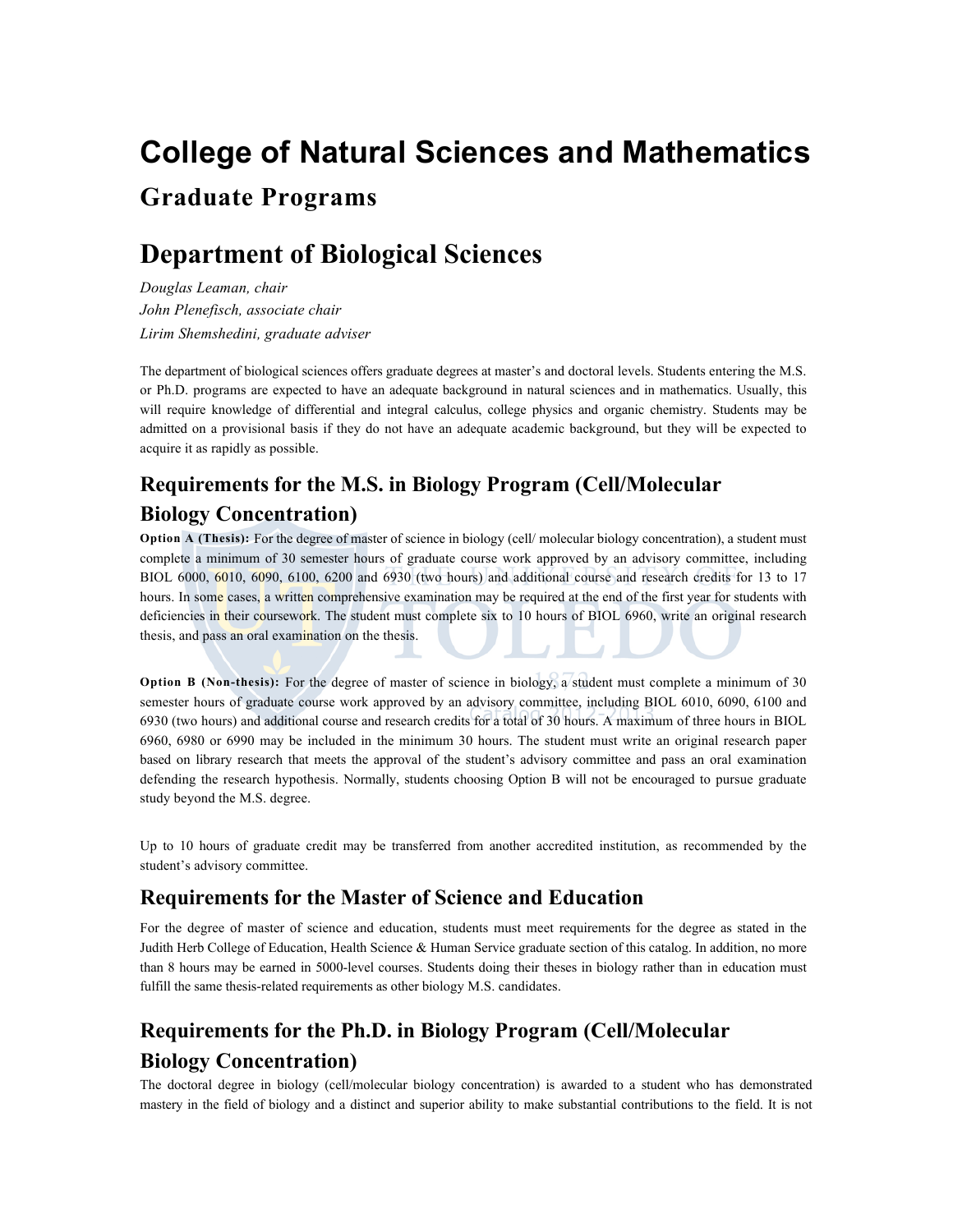awarded merely as a result of courses taken, nor for years spent in studying or research. The quality of work and the resourcefulness of the student must be such that the faculty can expect a continuing effort toward the advancement of knowledge and significant achievement in research and related activities.

In general, work for the Ph.D. takes five years of study beyond the bachelor's degree. A substantial portion of this time is spent in independent research leading to a dissertation. Up to 30 hours toward a master's degree may apply as part of the student's doctoral program. Normally 90 semester hours of study beyond the bachelor's degree are required for the Ph.D.

Each student must complete an individualized program of study in the area of cell/molecular biology approved by the student's advisory committee and the department. This course of study must include BIOL 8000, 8010, 8090, 8100 8200 and 8930 (three hours) and additional course and research credits to attain the minimum number of semester hours. Ph.D. candidates must pass a written and oral qualifying examination in the spring of their second year of the program and a final oral dissertation defense examination.

Courses numbered at the 5000 and 6000 levels are intended primarily for students at the master's level. Courses numbered at the 7000 and 8000 levels are intended primarily for students at the post-master's (students with a master's degree, or with more than 34 graduate credit hours) and doctoral levels. Courses carrying a dual listing (numbered at both 5000/7000 or 6000/8000 levels) are available to students at both levels. In these cases, there may be substantive differences in the course requirements for students registered at the advanced level.

The department considers experience in teaching to be a vital and significant component of graduate education. Therefore, all graduate students in the Ph.D. program are required to complete at least one semester of formal teaching experience. M.S. students also are expected to acquire teaching experience as part of their graduate programs.

# **Department of Chemistry**

*Ronald E. Viola, chair Jon R. Kirchhoff, associate chair Joseph A. R. Schmidt, director of graduate studies*

# **The Master's Program**

The master's program in chemistry increases the professional competence of the chemist beyond the bachelor's degree. Course work, independent research and small group discussions are emphasized to achieve this goal. The master of science degree can be viewed as an important professional goal or as preparation for study toward the doctoral degree. A non-thesis M.S. option is available for students with full-time employment whose current work responsibilities preclude the possibility of conducting the requisite research for the thesis-based M.S. degree. Schoolteachers, nontraditional students, and employees of local industry who want to earn an M.S. degree for promotions and/or to meet eligibility requirements for teaching positions at regional community colleges may wish to pursue this option.

Catalog 2012-2013

# **Requirements for the Thesis-Based Master's Program**

For the degree of master of science or master of science and education, students must meet the following departmental requirements:

- a. The courses presented must total at least 30 hours of graduate credit, including at least four hours of credit in graduate research.
- b. Registration for research seminar is typically required each term the student is enrolled in graduate research.
- c. Each candidate must present a thesis.
- d. Registration for chemistry colloquium is typically required each term, but no more than four hours of credit may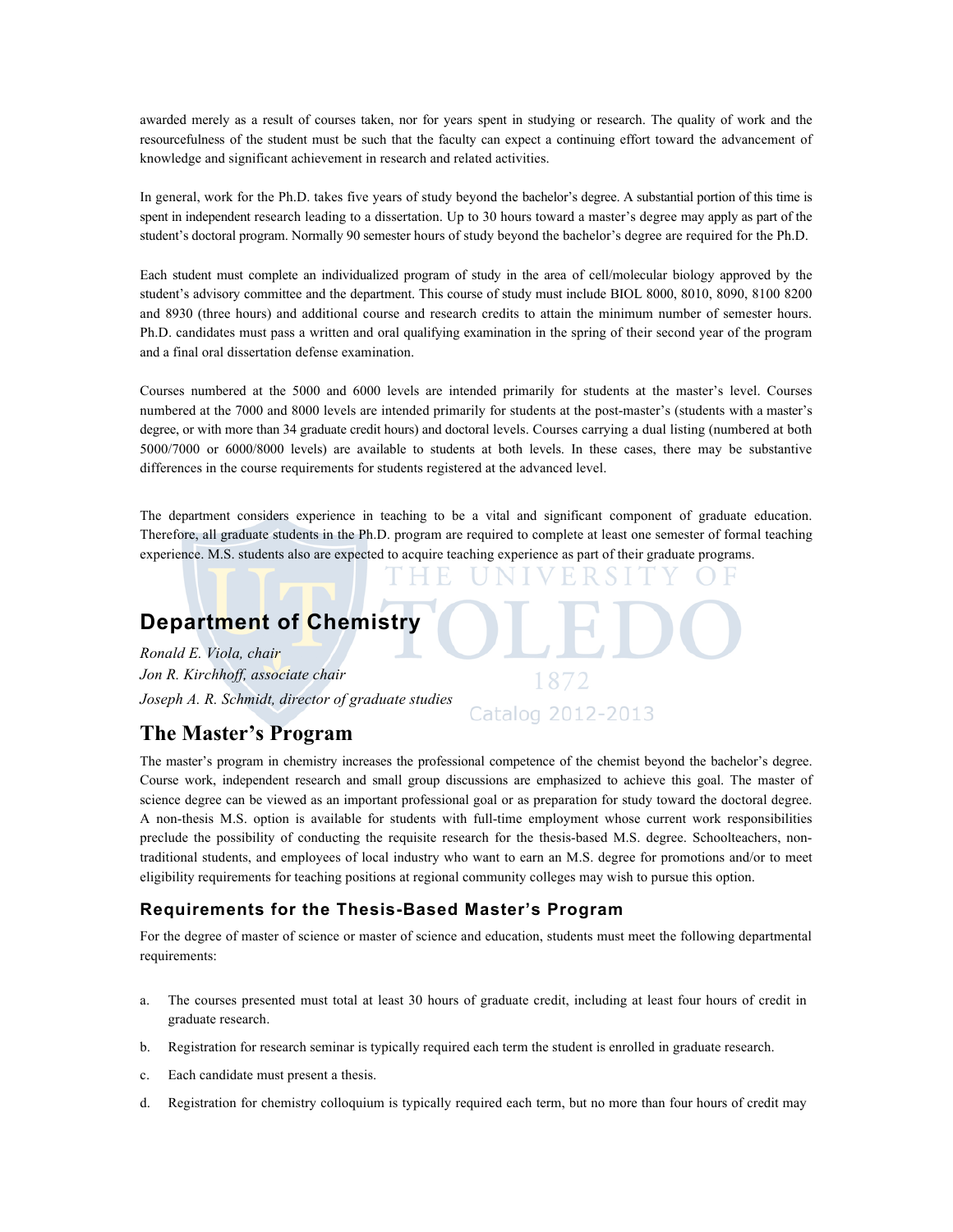count within the required 30 hours.

- e. Each candidate must demonstrate satisfactory performance on a comprehensive oral examination on his or her thesis research, in addition to the public defense of the thesis at a colloquium presentation.
- f. Upon choosing a research director, an advisory committee will be appointed to supervise the research, to administer the comprehensive oral examination, and to approve the thesis. Each student, in conjunction with the director of graduate studies, the research director, and the student's advisory committee, will prepare a plan of study listing the courses and other requirements for the degree. Upon approval, the plan of study becomes the list of course requirements for the degree. Students are required to take four or more 6000-level courses as part of the plan of study.

### **Requirements for the Non-Thesis Master's Program**

For the non-thesis master of science degree, students must meet the following departmental requirements:

- a. The courses presented must total at least 32 hours of graduate credit.
- b. Each student, in conjunction with the director of graduate studies, will prepare a plan of study listing the courses and other requirements for the degree. Upon approval, the plan of study becomes the list of course requirements for the degree. Students are required to take five or more chemistry 6000-level courses (minimum 20 credit hours) as part of the plan of study. To establish breadth in knowledge, at least one course in each of four (out of six) subdisciplines of chemistry (analytical, biochemistry, inorganic, materials, organic, physical) must be completed. Up to 8 hours of 6000-level courses in other fields may also be applied towards the degree with permission of the director of graduate studies.
- c. Registration for chemistry colloquium is required during some terms, but no more than two hours of credit may count within the required 32 hours.
- d. Credit for thesis research or research seminar may not be applied towards the required 32 hours.
- e. Each candidate must participate in a Graduate Readings course and demonstrate satisfactory performance on a departmental literature colloquium presentation. 1872

#### **Requirements for the Master of Science and Education**

For the degree of master of science and education, students must meet requirements for the degree as stated in the Judith Herb College of Education, Health Science and Human Service graduate section of this catalog.

# **The Doctoral Program**

The doctoral program in chemistry is designed to ensure that the student has the basic foundation of knowledge and is equipped with the tools necessary to do independent research. The emphasis on research recognizes the power of original research to arouse the scientific curiosity of the student, to develop and stimulate creativity, and to encourage further discovery through independent study.

The doctoral program is divided into three stages for the typical student. The first stage establishes, through a set of prescribed courses, the foundation for further training. During this stage, a research director is chosen. During the second stage, the student will pursue research toward the dissertation and undertake comprehensive examinations, including the preparation of the required original research proposals. After meeting the comprehensive examination requirements, the student is admitted to candidacy in the third stage of the program. This stage is devoted to research and completion of the doctoral dissertation. The departmental degree requirements are listed in the following section. Further details on examinations and admission to candidacy may be obtained from the department.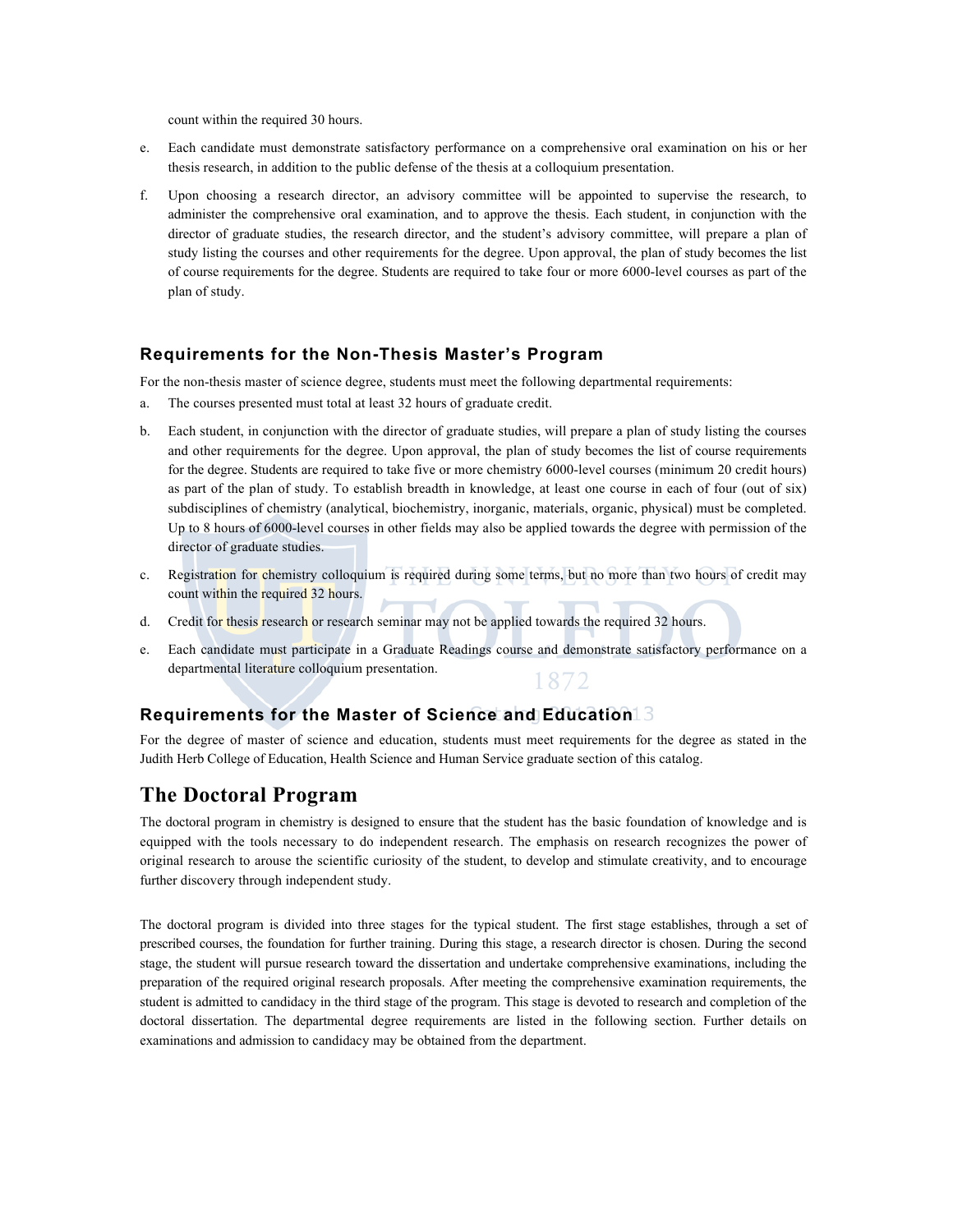# **Requirements for the Doctoral Program in Chemistry**

Candidates for the doctor of philosophy degree must meet the following requirements:

- a. Each student, in conjunction with the director of graduate studies, the research director, and the student's advisory committee, will prepare a doctoral program proposal (plan of study) listing the courses and other requirements for the degree. Upon approval, the program proposal becomes the list of course and other requirements for the degree. Students are required to take six or more 8000-level courses as part of the plan of study.
- b. Successful completion of a comprehensive qualifying examination for entry to doctoral candidacy.
- c. Registration for chemistry colloquium is required each term.
- d. Registration for research seminar is required each term the student is enrolled in graduate research.
- e. Each student must satisfactorily complete two semesters of supervised, half-time teaching.
- f. After admission to candidacy, each student is required to spend a minimum of two consecutive semesters in fulltime study at The University of Toledo.
- g. Dissertation research must be carried out primarily in laboratories of The University of Toledo.
- h. Each candidate must demonstrate satisfactory performance on a comprehensive oral examination on his or her dissertation research, in addition to the public defense of the dissertation at a colloquium presentation.
- i. Each candidate must be a major contributing author in at least one accepted publication in a peer-reviewed journal prior to graduation.

HE UNIV

# **Department of Environmental Sciences**

*Timothy G. Fisher, chair Johan F. Gottgens, associate chair Daryl L. Moorhead, graduate adviser*

The department of environmental sciences (DES) offers graduate degrees in geology and biology (ecology track) at the master's level and in biology (ecology track) at the doctoral level. Students entering the M.S. or Ph.D. programs are expected to have an adequate background in the natural sciences and mathematics, but may be admitted on a provisional basis if they lack such a background. Complete program details are available at the department website.

# **Requirements for the Master of Science Programs**

#### **Master of Science in Geology**

A student must take a minimum of 30 hours of approved graduate course work, including six hours of thesis research and 24 hours of formal lecture courses approved by the student's advisory committee. Up to eight of the required 24 hours of course work may be taken outside the DES, provided they are relevant to the student's research program. At least 12 of the DES hours must be taken in geology. Students who do not have a baccalaureate in geology may be required to take remedial courses, none of which will count toward the 30 hours required for the master's degree. Candidates for the master degree (thesis option) must prepare a written thesis, which is a report of original and independent research, and present and defend an oral summary of the thesis before a faculty advisory committee.

Students may choose between research-intensive (thesis) and coursework-intensive (non-thesis) tracks in fulfilling the requirements for the MS degree.

#### Master of Science in Geology (Thesis Option)

A minimum of 30 semester hours of approved graduate coursework is required for the master's degree and a minimum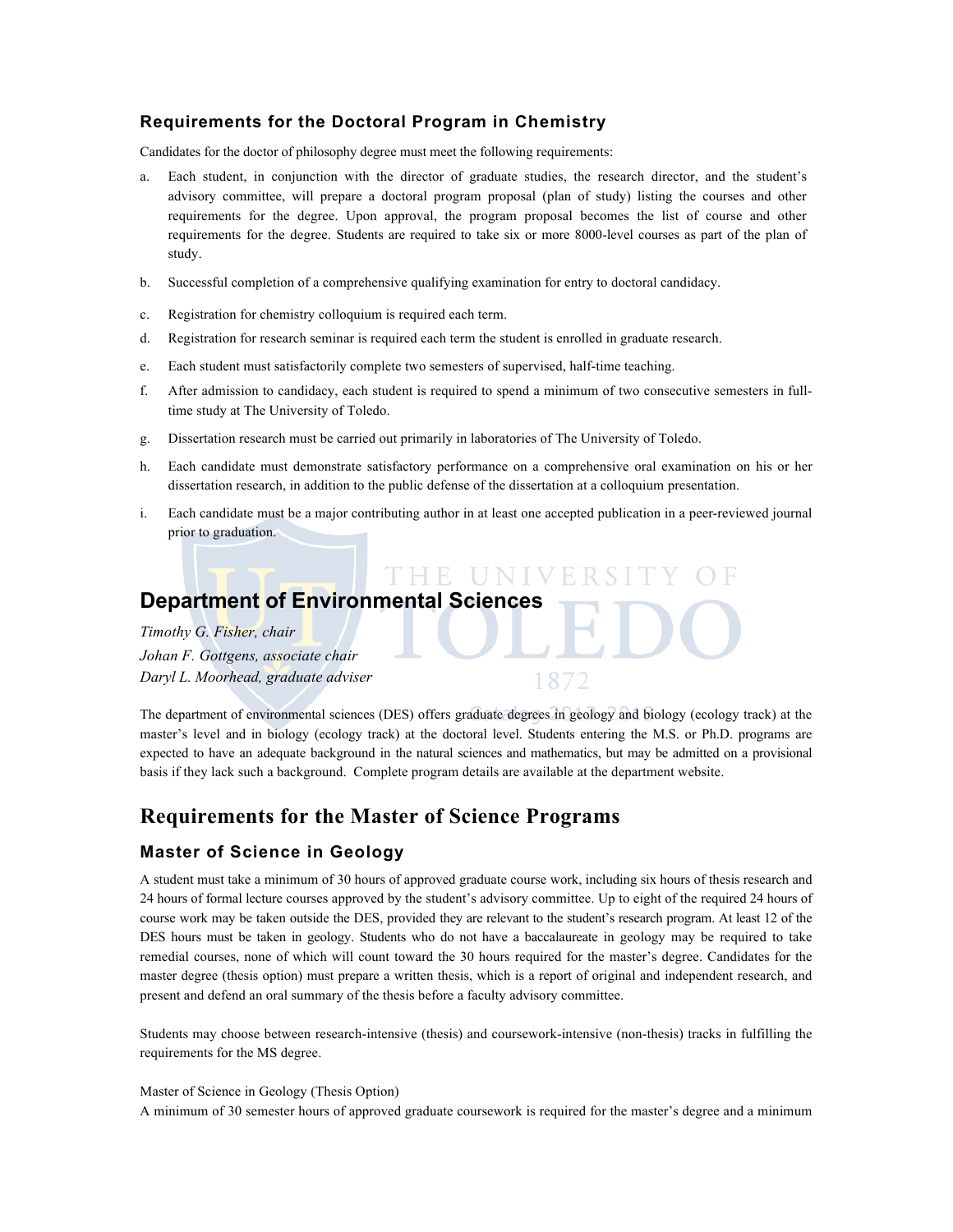of 19 hours must be earned in the major subject area, which must include the following courses (except when taken previously while an undergraduate at UT or as an equivalent course elsewhere): EEES 5200 Advanced Quaternary Geology (3 hrs.), EEES 5240 Soil Science (3 hrs.), EEES 5410 Hydrogeology (3 hrs), EEES 6100 Glacial Stratigraphy and Geophysics (3 hrs.), EEES 6930 Seminar (1 hr.), and at least 6 credit hours of other EEES courses at the 5000 level or above (excluding EEES 6960 or 6990) that must be taken for a letter grade (A-F). The remaining 11 credit hours shall include EEES 6960 (Thesis Research), a maximum of 6 hours of which may be taken for a letter grade, and may also include other EEES or non-EEES courses that need not be taken for a letter grade.

Prepare a thesis consisting of a written report on original independent research conducted by the student under the supervision of his or her thesis adviser (or co-advisers). The thesis should be prepared in accordance with the format specified by the aforementioned adviser and departmental regulations as well as be consistent with guidelines issued by the College of Graduate Studies.

#### Master of Science in Geology (Non-Thesis Option)

The non-thesis degree option is intended primarily for students with full-time employment whose current work responsibilities preclude them from conducting the requisite field and/or laboratory research for a thesis-based MS degree. School teachers (both high school and community college), non-traditional students and employees of local industry who want an MS degree in Geology for promotions or to meet eligibility requirements for work positions may wish to pursue this new degree option. The non-thesis option for the MS Geology degree is identical to the non-thesis option for the MS Biology (Ecology-track) degree currently offered by the department, and is very similar to the nonthesis options available for other MS degrees in the College, such as those for Chemistry and Biology (Cell/Moleculartrack).

In contrast to the research-intensive thesis option for the Geology MS degree, the non-thesis option is coursework intensive with a minimum of 30 hours of coursework at the 5000 level or higher. Each Plan of Study must include EEES 5200 Advanced Quaternary Geology (3 hrs.), EEES 5240 Soil Science (3 hrs.), EEES 5410 Hydrogeology (3 hrs.), EEES 6100 Glacial Stratigraphy and Geophysics (3 hrs.), EEES 6930 Seminar (1 hr.), and a maximum of 3 credit hours of EEES 6960 (Master's Research) or EEES 6990 (Independent Study). Of the remaining 14 credit hours of coursework, at least four credits of additional, letter graded (A-F) EEES lecture or laboratory courses (5000 level or higher) should be completed. Remaining coursework may be taken either within or outside the ES Department, should be for a letter grade and must be approved by the student's advisory committee.<br>Calculog 2012-2013

Non-thesis option students do a capstone project that will typically be based only on literature research. They will choose a project adviser from among the geology faculty and a project topic prior to the completion of their first semester in the program. The project adviser chairs the student's advisory committee, and has primary responsibility for the student's academic advising and project direction. The advisory committee will consist of at least three members, including the project adviser, with at lest two of the members from the faculty in the Department of Environmental Sciences. Students will prepare a written project report and must pass an oral defense of the project results.

Students must make up any undergraduate course deficiencies during their first year (including summer) in the program, and these courses will not count toward the 30 hours required for the MS degree.

### **Master of Science in Biology (Ecology Track)**

Students may choose between research-intensive (thesis) and coursework-intensive (non-thesis) tracks in fulfilling the requirements for the MS degree.

**Option A (Thesis):** A student must complete a minimum of 30 semester hours of graduate course work approved by the student's advisory committee. A minimum of 19 hours of this requirement must be earned in the major subject area, which must include EEES 6400 (Advanced Biostatistics), 6600 (Foundations of Ecology) and 6930 Seminar (one hour) and a selection of at least ten credit hours of formal EEES courses (or pending approval of the student's thesis committee, non-EEES courses) at the 5000 level or above (excluding 6960 or 6990) that must be taken for a letter grade (A–F). The remaining 11 credit hours shall include EEES 6960 (Thesis Research), a maximum of 6 hours of which may be taken for a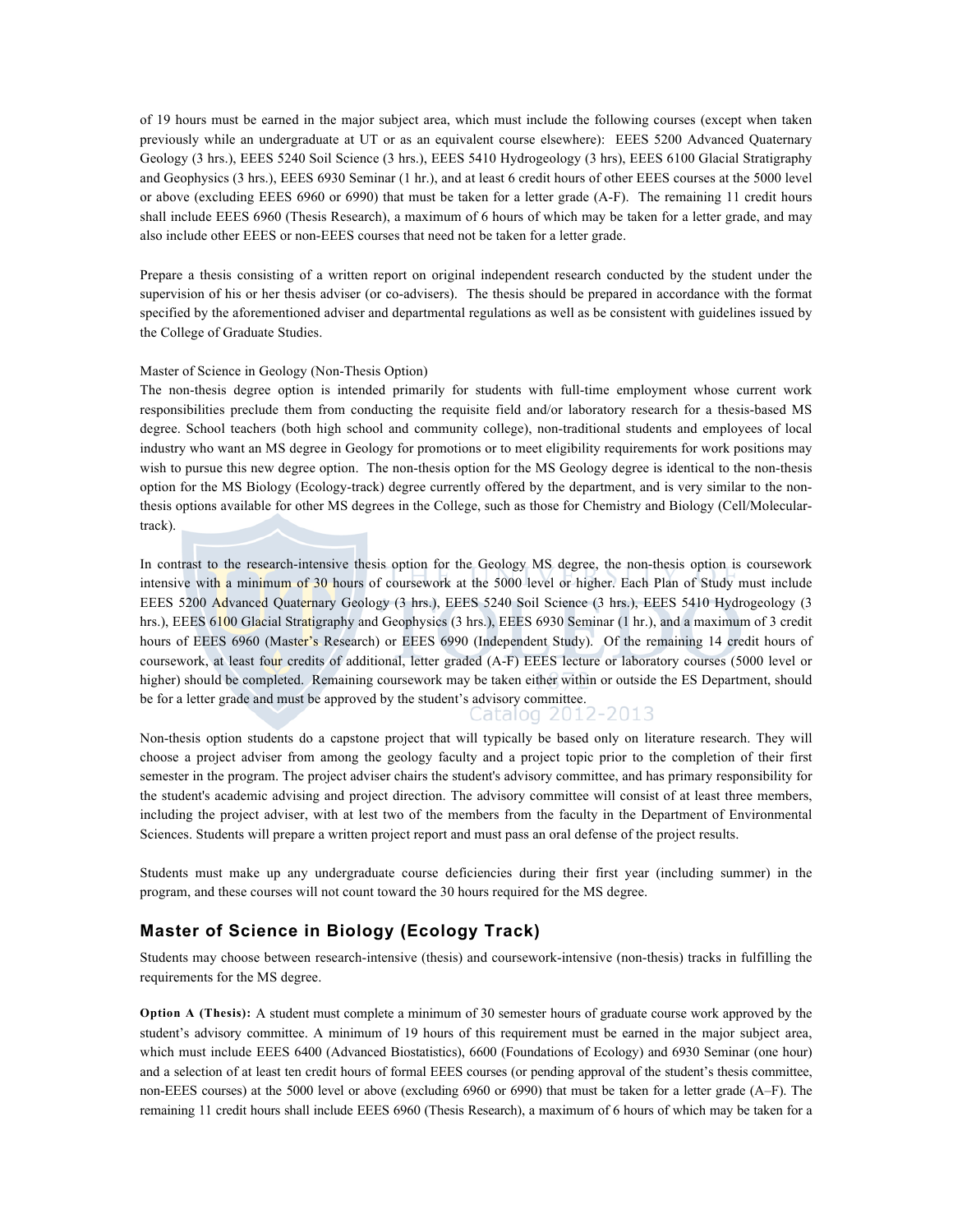letter grade, and may also include other EEES or non-EEES courses that need not be taken for a letter grade. The student must write and defend a research thesis consisting of a written report of original and independent research.

**Option B (Non-thesis):** A student must complete a minimum of 30 semester hours of graduate course work approved by the student's advisory committee. A minimum of 18 hours of this requirement must be earned in the major subject area, which must include EEES 6400, 6600, 6930 Seminar (one hour) and a maximum of 3 credit hours of EEES 6960 (Master's Research) or EEES 6990 (Independent Study). Of the remaining 18 credit hours of coursework, at least 12 credits of additional, letter graded (A–F) EEES lecture or laboratory courses (5000 level or higher) should be completed. Remaining coursework may be taken either within or outside DES, should be for a letter grade and must be approved by the student's advisory committee. The student also must write an original paper based on library research that meets the approval of the student's advisory committee. Normally, students choosing Option B will not be encouraged to pursue graduate study beyond the M.S. degree.

# **Master of Science and Education in Biology (Ecology Track)**

### **Master of Science and Education in Geology**

The master of science and education (MSE) is a degree offered by the Judith Herb College of Education, Health Science & Human Service in collaboration with the College of Natural Sciences and Mathematics. Within the degree program, area concentrations are possible in both ecology and geology. The MSE is intended for persons who (1) already have a baccalaureate degree, (2) are already licensed to teach earth science or life science at the junior high or high school level, and (3) want the degree in order to expand their knowledge in the area of their teaching specialization. For the degree of master of science and education, students must meet requirements for the degree as stated in the Judith Herb College of Education, Health Science and Human Service graduate section of this catalog. Within the minimum of 18 hours of course work to be taken in DES and in the selection of the thesis or project topic, students may specialize in either ecology or geology. Students who do not have a baccalaureate in ecology or geology may be required to take remedial courses, which will not count toward the 36 hours required for the master's degree.

# **Requirements for the Doctoral Program in Biology (Ecology Track)**

The doctoral degree in biology (ecology track) is awarded to a student who has demonstrated mastery in the field of biology and a distinct and superior ability to make substantial contributions to the field. It is not awarded merely as a result of courses taken or for years spent in studying or research. The quality of work and the resourcefulness of the student must be such that the faculty can expect a continuing effort toward the advancement of knowledge and significant achievement in research and related activities.

In general, work for the Ph.D. takes at least four years and 90 semester hours of study beyond the bachelor's degree. A substantial portion of this time is spent performing independent research leading to a dissertation. Work performed toward a master's degree may apply as part of the student's doctoral program.

Each student must complete an individualized program of study in an area of ecology that is approved by the student's advisory committee. This program must include two semesters of statistics (e.g., EEES 8400 and an advanced multivariate statistics course such as EEES 8650), EEES 8600 and 8930 (one hour), a selection of at least 12 credit hours of formal EEES courses (or pending approval of the student's thesis committee, non-EEES courses) at the 5000 level or above (excluding EEES 8960 and EEES 8990), and additional courses and research credits to meet the minimum required number of semester hours. Ph.D. students must pass a written qualifying examination during the first two years of study and an oral comprehensive examination involving a defense of their research proposal after gaining admission to candidacy.

Courses numbered at the 5000 and 6000 levels are intended primarily for students at the master's level. Courses numbered at the 7000 and 8000 levels are intended primarily for students at the post-master's (students with a master's degree or with over 34 graduate credit hours) and doctoral levels. Courses carrying a dual listing (numbered at both 5000/7000 or 6000/8000 levels) are available to students at both levels. In these cases, there may be substantive differences in the course requirements for students registered at different levels.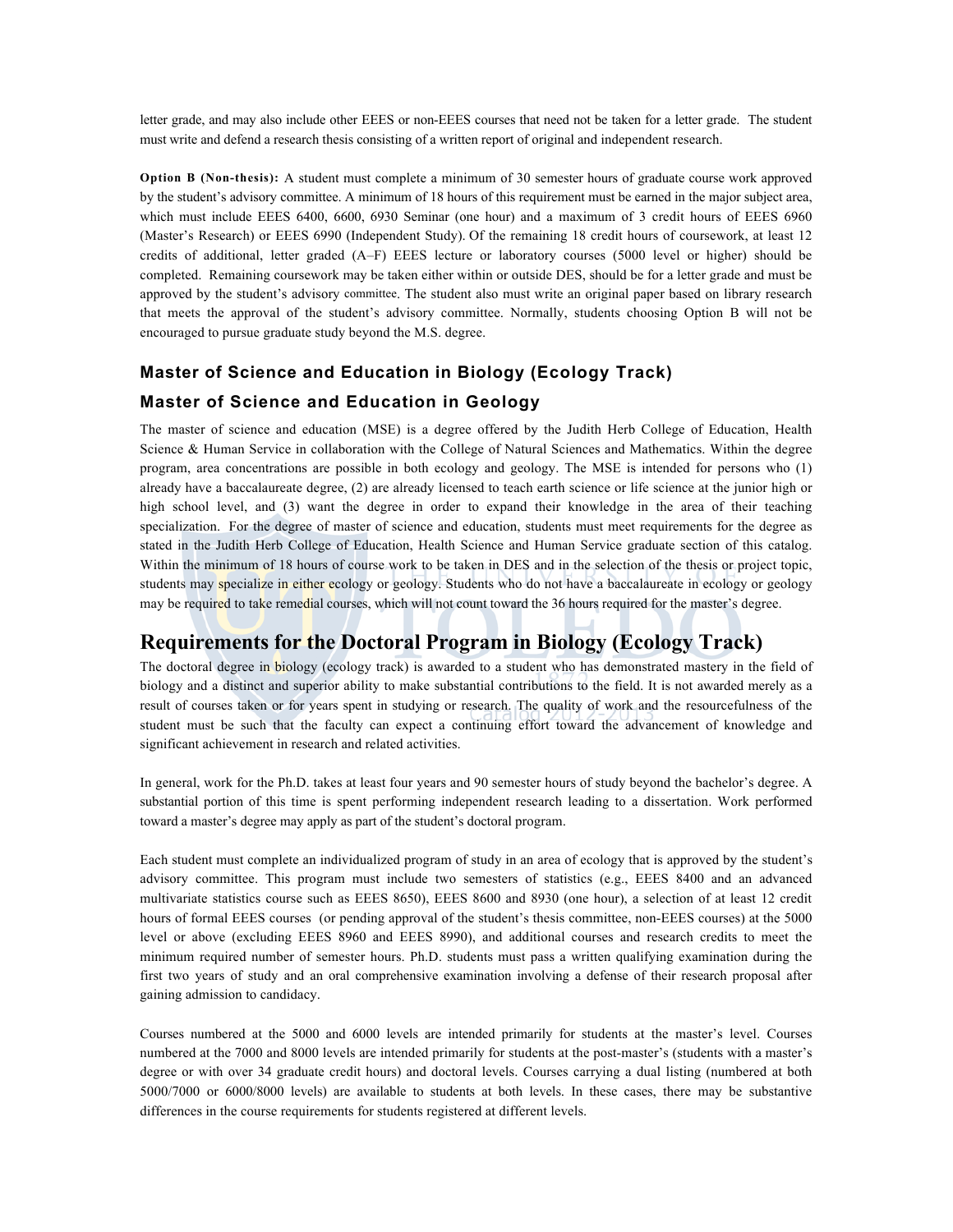The department considers experience in teaching and professional activity within the academic community to be a vital and significant component of graduate education. Therefore, all graduate students in the Ph.D. program are required to complete at least one semester of formal teaching experience before graduation. In addition, before a student graduates, she or he is to: (1) submit a proposal for extramural funding to help support their research; (2) submit a manuscript on their research to a scholarly, peer-reviewed journal (this manuscript cannot be a product of previous MS work); (3) give either an oral or poster presentation on their research at a professional conference; and (4) make an oral presentation on their research at a scholarly forum.

# **Department of Mathematics and Statistics**

*Paul Hewitt, Chair Gerard Thompson, Associate Chair Biao Ou, Graduate Admissions Director*

A full description of programs and requirements, with syllabi for exams, is available from the department office or on its Web site at *www.math.utoledo.edu.* The paragraphs below represent a synopsis of the essential elements.

#### **Requirements for the Master's Programs**

#### **Master of Arts**

To obtain the Master of Arts degree in mathematics, students must complete a minimum of 30 semester hours of UNI L K 3 1 1 graduate credit and meet the following requirements:

- 1. Complete two-semester sequences in Abstract Algebra (5330, 5340), Real Analysis (5820, 5830), and Topology (5450, 5460), and a semester course in Complex Variables (5880).
- 2. Complete one, two-semester sequence at the 6000 level in Algebra (6300, 6310), Topology (6400, 6410), Differential Geometry (6450, 6460), Differential Equations (6500, 6510), Real Analysis (6800, 6810), or Complex Analysis (6840, 6850).
- 3. Complete one of the following courses: Classical Differential Geometry (5540), Ordinary Differential Equations (5800), Partial Differential Equations (5810), Calculus of Variations and Optimal Control (5860), or any course at the 6000 level listed under item 2.
- 4. The student must pass comprehensive examinations or write a master's thesis. If a thesis is elected, the student must take an oral examination on the general area of the thesis.

#### **Master of Science**

The degree of Master of Science can be obtained in one of two options.

Option  $A$  – Applied Mathematics: To obtain the degree of Master of Science in the applied mathematics option, the student must complete a minimum of 30 semester hours of graduate credit and meet the following requirements:

- 1. Complete two-semester sequences in Numerical Analysis (5710, 5720), Real Analysis (5820, 5830), and Differential Equations (6500, 6510), and a semester course in Complex Variables (5880).
- 2. Remaining courses may be chosen from the following: Applied Functional Analysis (6150), Differential Geometry (5540), Differential Equations (6500, 6510), Dynamical Systems (6520, 6530), Methods of Mathematical Physics (6720), Functional Analysis (6820), Complex Variables (5880), Discrete Structures and Analysis of Algorithms (5380), Probability Theory (5680), Introduction to Mathematical Statistics (5690), Operational Mathematics (5850), or Calculus of Variations (5860).
- 3. The student must pass a comprehensive examination or submit and defend a master's thesis.

 $Option B - Statistics: To obtain the degree of Master of Science in the statistics option, the student must complete a$ minimum of 35 semester hours of graduate credit and meet the following requirements: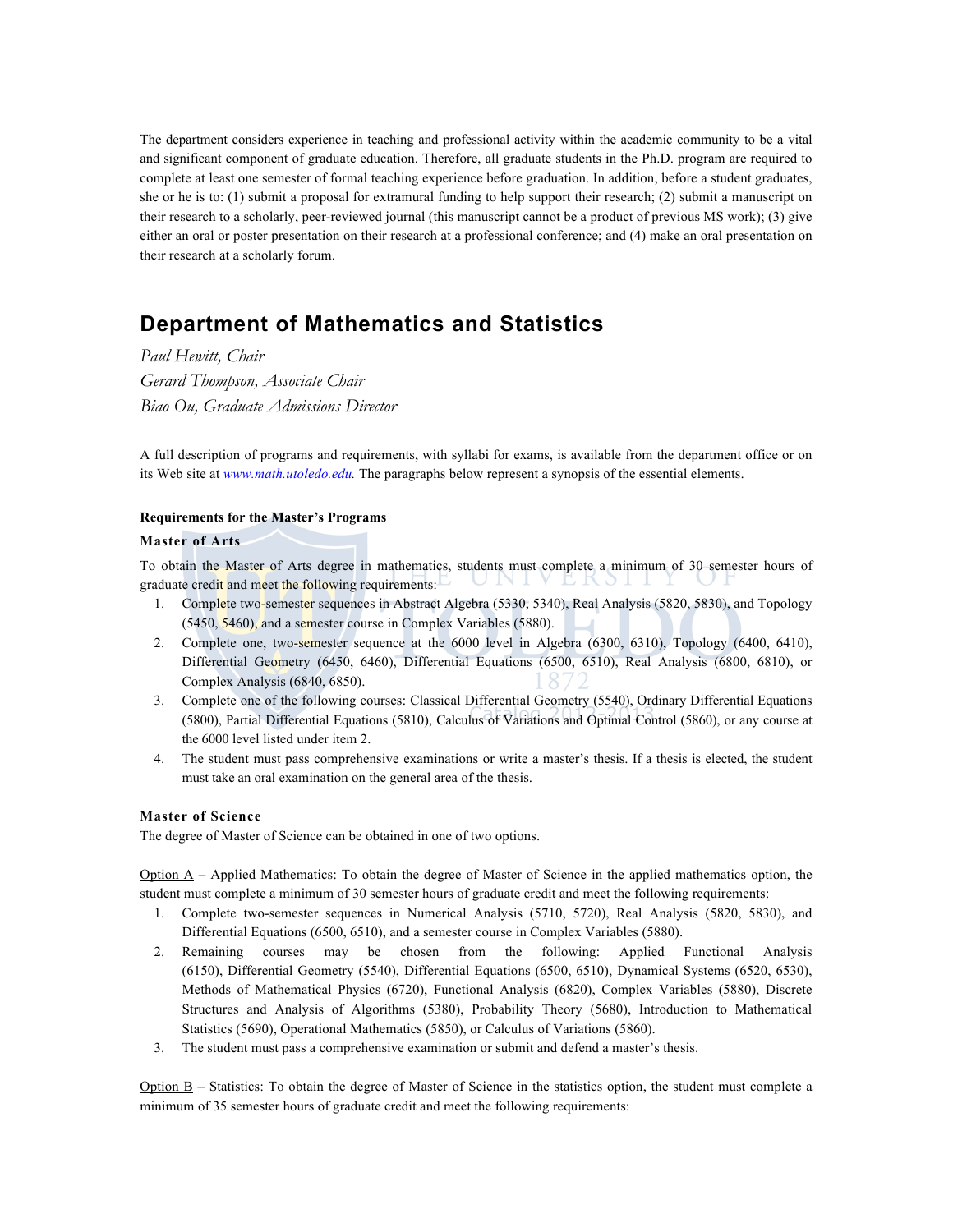- 1. Complete Applications of Statistics I (5600), Applications of Statistics II (5610), Introduction to Mathematical Statistics (5690), Linear Statistical Models (5620), Theory and Methods of Sample Surveys (5630), Statistical Computing (5640), Statistical Consulting I (6600), Statistical Consulting II (6610), Categorical Data Analysis (6620), Distribution Free and Robust Statistical Methods (6630), Topics in Statistics (6640), Statistical Inference (6650), and Multivariate Statistics (6690).
- 2. Pass a two-part comprehensive examination, one part in probability and statistical theory and one part in applied statistics.

#### **Master of Science and Education or Master of Arts and Education**

For the degree of Master of Arts and education, students must meet requirements for the degree as stated in the Judith Herb College of Education, Health Science and Human Service graduate catalog. The following requirements must also be met:

- 1. A minimum of 32 hours of graduate credit must be completed. Colloquium (6930) and Proseminar (6940) do not count toward the 32 hours. At least 18 hours must be in mathematics and nine hours in education, with an additional six hours to be assigned in conference with the adviser. As part of the additional six hours, the student may elect to write a paper in mathematics education or one of expository character in mathematics.
- 2. The total graduate and undergraduate program must include the following: at least six hours of abstract algebra and/or linear algebra, six hours in geometry, statistics, probability and/or computer programming, three to six hours of analysis (beyond calculus), three hours of complex analysis and one course in logic and foundations.
- 3. The student must pass comprehensive examinations in three of the areas of study of mathematics. The exact areas are to be arranged with the adviser.
- 4. For information on the education course requirements, see the program description provided by the Judith Herb College of Education, Health Science and Human Service.

# **Requirements for the Doctoral Program**

The doctorate in mathematics is offered with concentrations in either mathematics or statistics. The broad requirements for these programs are as follows:

- 1. Each student must pass a preliminary examination at the Master's level by the end of the first year and a qualifying examination within two years of entering the program. Mathematics students must pass two topics chosen from algebra, topology and analysis. For statistics students, the two topics must be measure-theoretic probability and probability and statistics.
- 2. A minimum of 90 hours of graduate credit must be completed. Colloquium (6930) and Proseminar (6940) do not count in the 90 hours. Of the 90 hours, at least 18 but no more than 36 shall be allotted for the dissertation. Mathematics students must complete two-semester sequences at the 6000 level in algebra, topology, real analysis and complex analysis. Statistics students must complete probability and statistics, measure-theoretic probability, statistical methods, data analysis and multivariate statistics.
- 3. The student must pass an oral examination in the general area of the intended thesis research within one year of passing the qualifying examination.
- 4. The student must demonstrate the ability to read mathematical literature in one foreign language, ordinarily chosen from French, German or Russian. Another language may be substituted if it is necessary for the student's specific program. The language requirement must be met before beginning dissertation research.
- 5. All doctoral students are expected to participate in the Proseminar (6940) on undergraduate teaching methods and to spend two consecutive semesters in supervised teaching. Enrollment in the Proseminar is mandatory every semester.
- 6. The student must write a Ph.D. doctoral dissertation under the direction of a faculty member. Before completing the dissertation, the student must report on it in an open seminar. An outside examiner must approve the completed dissertation, and the student must defend it before a faculty committee appointed for that purpose.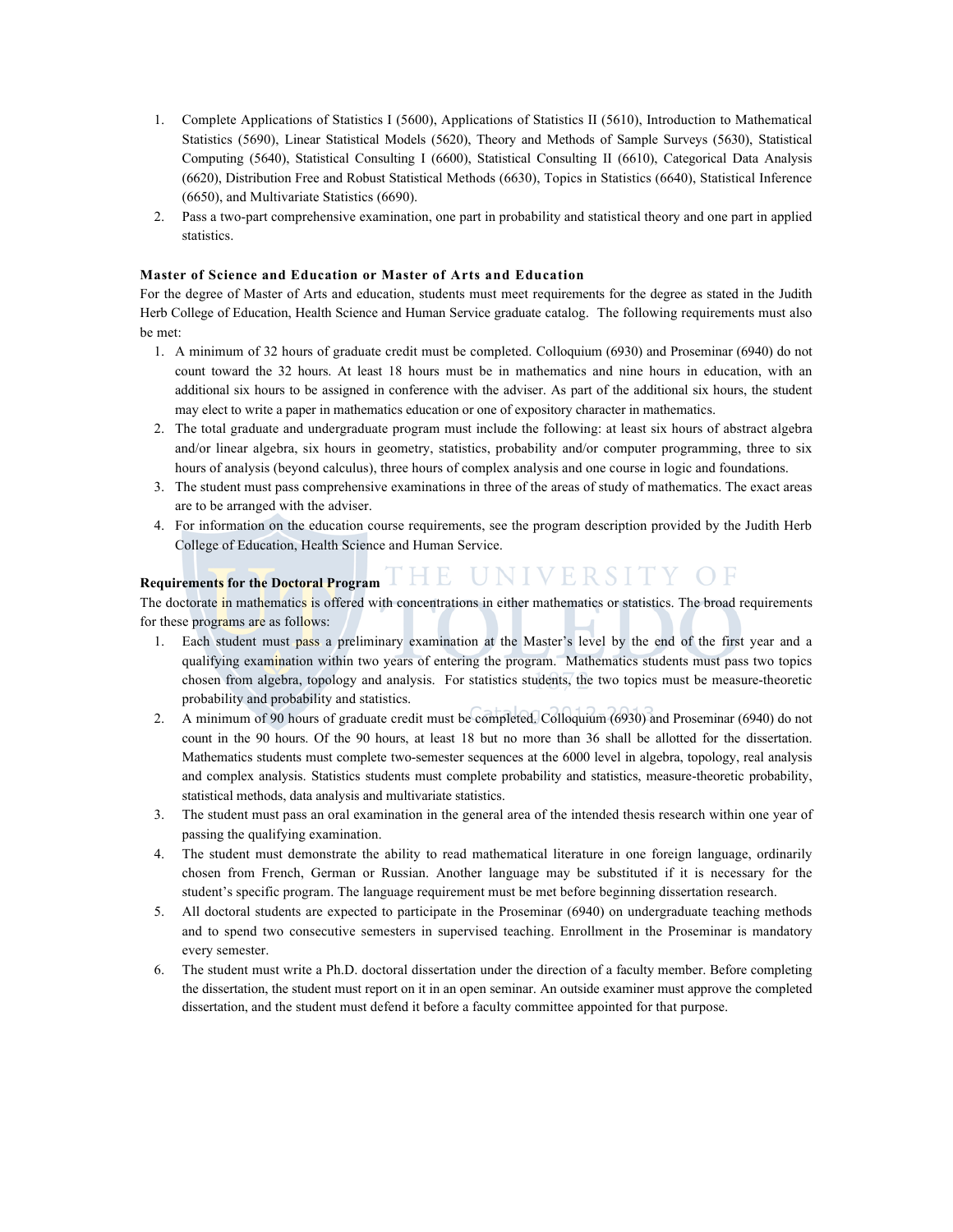# **Department of Physics and Astronomy**

*Lawrence Anderson-Huang, chair Song Cheng, graduate adviser*

# **Requirements for the Master's Degree**

For the master of science or master of science and education, a student must complete 30 hours of graduate credit that includes the following:

- (a)PHYS 6140 and an additional 15 hours of graduate course credit in physics, with six of the 15 hours numbered above 6000. Credit in PHYS 5900, 6010 and/or 6020 will not count toward either degree.
- (b)The student must present a satisfactory thesis based on directed research, for no more than eight credit hours.
- (c)The remaining hours within the 30 total may be chosen from graduate courses approved by the student's committee. In some cases students working toward the Ph.D. may earn the M.S. or the M.S.E. degree without formal presentation of the M.S. thesis if they have passed the Ph.D. qualifying examination, satisfied the course requirements for the M.S., and completed a research project under the supervision of a research adviser. Students meeting these requirements may petition the department to grant the M.S. without formal presentation of a thesis.

# **M.S. in Physics with Materials Science Option**

A master of science degree in physics with a materials science option is available. For this degree, a student must complete 30 hours of graduate credit, including the following:

- (a)PHYS 6140, 6540, 6550 and an additional 12 hours of graduate course credit in physics with six of the 12 hours numbered above 6000 (no degree credit for PHYS 5900, 6010 or 6020).
- (b)The student must present a satisfactory thesis based on directed research, for no more than eight credit hours.
- (c)The remaining hours within the 30 total may be chosen from any graduate courses approved by the student's committee.

#### **Professional Science Masters in Photovoltaics**

The PSM-PV is designed for students with an undergraduate degree in Physics, Chemistry, an Engineering discipline (e.g. Electrical, Chemical, or Mechanical), or an otherwise related field. For the degree of professional Science Masters in Photovoltaics, a student must complete 37 hours of graduate credit including the following.

PHYS 6020 (Physics Journal Seminar, 2 hrs), PHYS 6250 (Classical Electrodynamics I, 3 hrs), PHYS 6280 (Photovoltaic Materials and Device Physics Laboratory, 3 hrs), PHYS 6320 (Quantum Mechanics I, 3 hrs),

PHYS 6630 (Semiconductors I, 3 hrs), PHYS 6940 (Industrial Internship, 6 hrs), PHYS 6960 (MS Thesis Research in PV, 2 hrs), PHYS 6980 (Fundamentals of Solar Cells, 3 hrs), PHYS 6990 (Independent Study, 3 hrs), and BUAD 6600 (Supply Chain Management, 3 hrs), INFS 6560 (System Analysis and Design, 3 hrs), and either EFSB 6590 (New Venture Creation, 3 hrs) or EFSB 6690 (Technology Commercialization, 3 hrs). No thesis is required; however, students are expected to make an oral presentation based on research and independent study.

### **Master of Science and Education**

For the degree of master of science and education, students must meet requirements for the degree as stated in the Judith Herb College of Education, Health Science and Human Service graduate section of this catalog.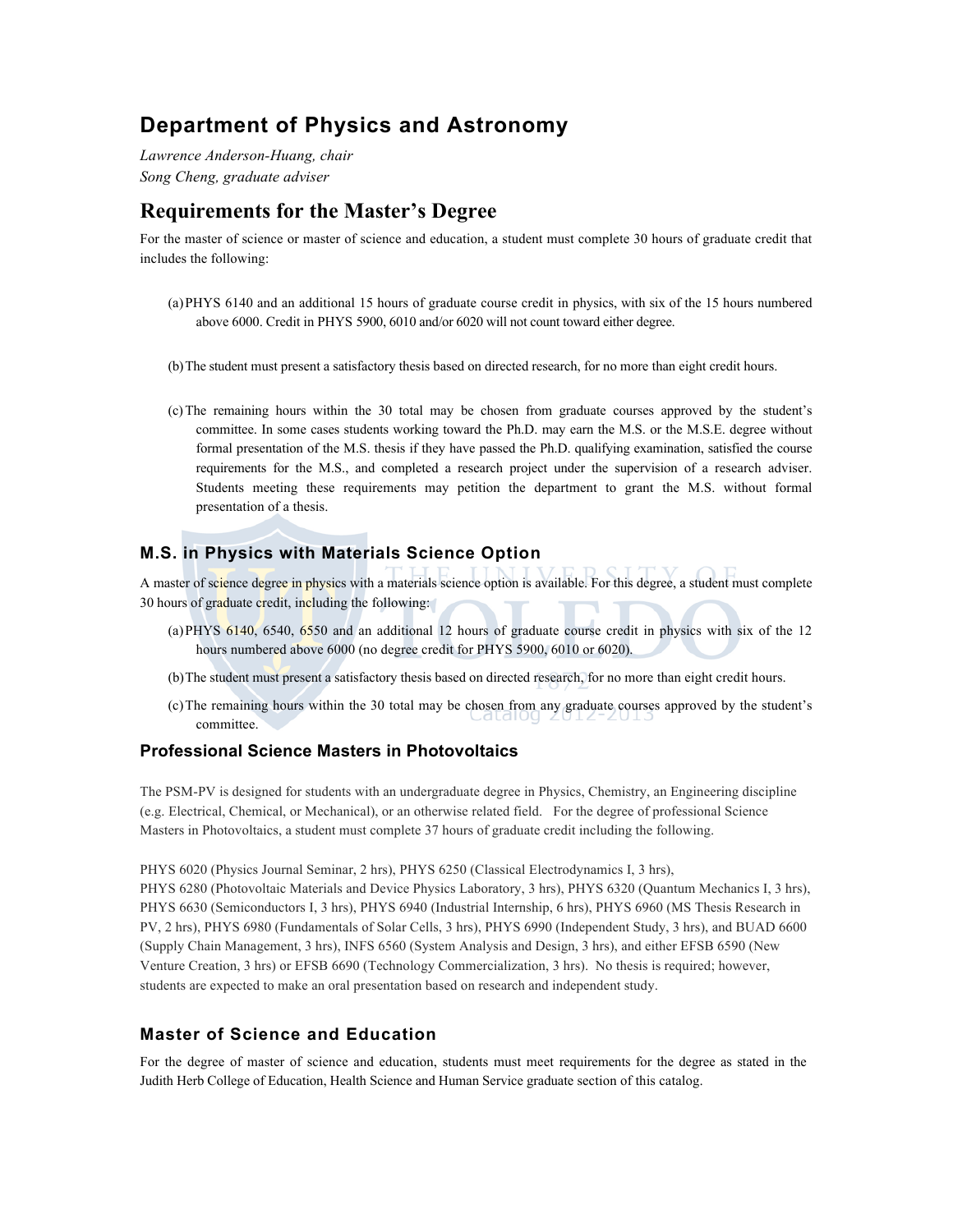# **Requirements for the Doctoral Program**

For the doctor of philosophy degree, a student must complete a total of 90 hours of graduate credit including the following: MATH 6730; PHYS 7220, 7250, 7260, 7320, 7330 and 7450; at least 18 additional hours of credit in physics in courses numbered higher than 6100 approved by the student's committee; and 30 to 48 hours allowed for the dissertation research, depending on the nature of the research and the needs of the student. Credit in PHYS 5900, 6/8010, 6/8020, 6/7030 or 7910 will not count toward degree requirements.

The doctoral degree requirements include a Ph.D. qualifying examination, a comprehensive examination, and a final oral examination. Passing the qualifying examination is a prerequisite for status as a Ph.D. candidate in physics. After passing the qualifying examination, the doctoral student must select a field of specialization. A faculty committee is formed, chaired by the research adviser, to evaluate the student's progress and to establish an appropriate program of course work. This committee administers the oral comprehensive examination, after which only the dissertation research requirement remains. The graduate program ends with the student presenting the dissertation and defending it satisfactorily in an oral examination.

# **Ph.D. in Physics with Concentration in Astrophysics**

The Ph.D. in physics with concentration in astrophysics satisfies all the requirements for the Ph.D. in physics while preparing students for a career in astronomy and astrophysics.

To fulfill the requirement of 18 hours of credit in physics courses numbered above 6100, the concentration requires:

- PHYS 6/7810-20-30-40 [Stellar Astrophysics I and II, Galactic Astronomy I and II]
- Two related elective courses, which may include: PHYS 6/7710 [Atomic Physics], PHYS 6/7720 [Atomic and Molecular Spectroscopy], PHYS 6/7740 [Nuclear Physics], PHYS 8860 [General Relativity], or PHYS 8870 [Cosmology] or other appropriate courses

In addition:

- Three hours of PHYS 6/8980 [Special Topics] on an astrophysics-related topic or PHYS 6/8890 [Current Issues in Astrophysics]
- A satisfactory dissertation in astronomy or astrophysics with a supervisor who is a member of the Ritter Catalog 2012-2013 Astrophysical Research Center.

### **Ph.D. in Physics with Concentration in Materials Science**

The Ph.D. in physics with concentration in materials science satisfies all the requirements for the Ph.D. in physics while preparing students for a career in materials science.

In addition, the concentration requires:

Two core courses in the fundamentals of materials science:

| PHYS 8540 |  | Structure, Defects and Diffusion |
|-----------|--|----------------------------------|
|-----------|--|----------------------------------|

PHYS 8550 Thermodynamics and Phase Transformation in

Condensed Systems;

- Two additional elective courses in materials science and engineering chosen from a list of courses approved by the faculty of the Center for Materials Science and Engineering; and
- A dissertation in a materials-related field with a supervisor who is a member of the Center for Materials Science and Engineering.

### **Ph.D. in Physics with Concentration in Medical Physics**

The Ph.D. in physics with concentration in medical physics satisfies all of the requirements for a Ph.D. in physics degree